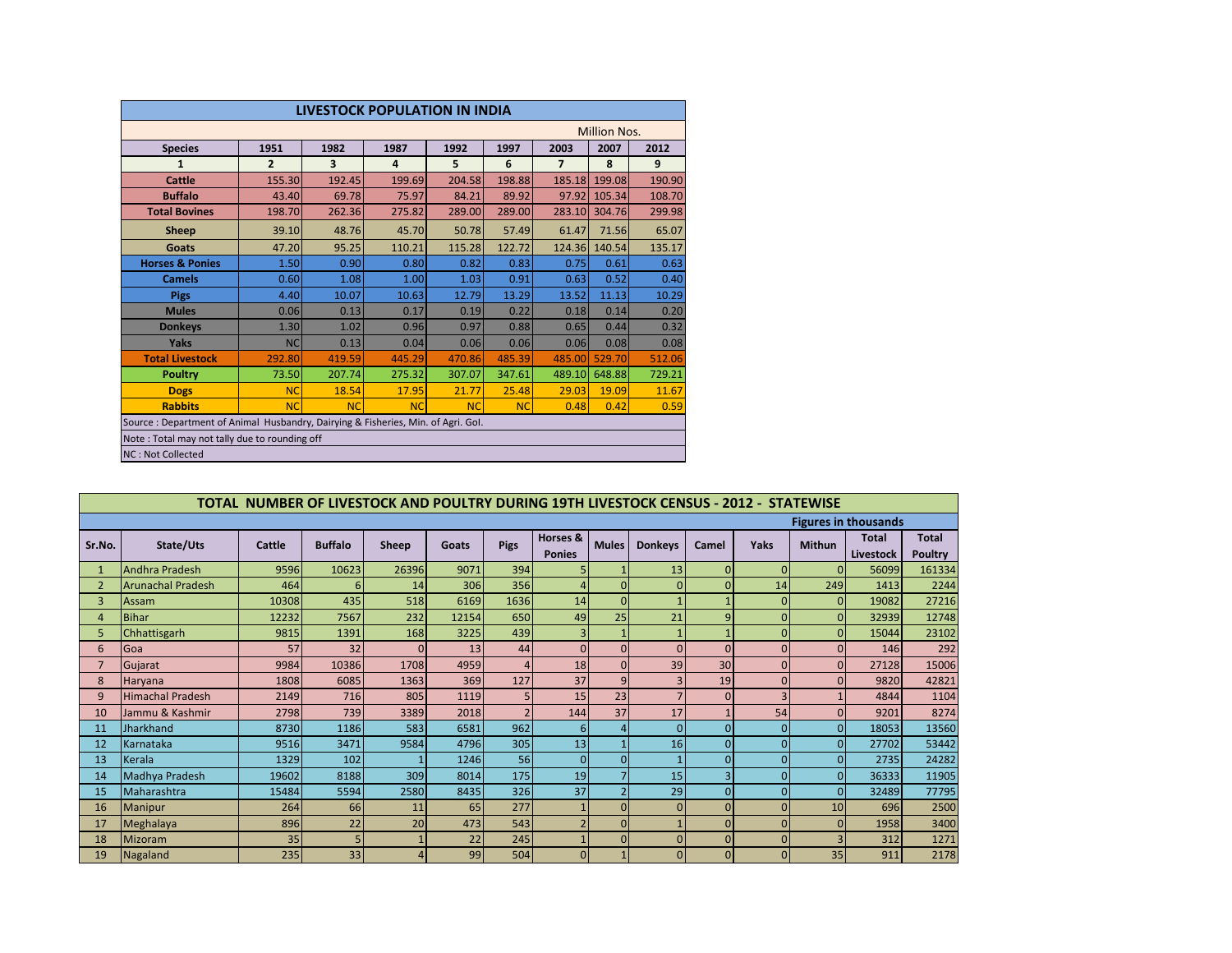| 20 | <b>Odisha</b>                                                                           | 11621          | 726    | 1581     | 6513           | 280             |          | 6          |          |          | $\Omega$       | $\Omega$ | 20733       | 19891  |
|----|-----------------------------------------------------------------------------------------|----------------|--------|----------|----------------|-----------------|----------|------------|----------|----------|----------------|----------|-------------|--------|
| 21 | Punjab                                                                                  | 2428           | 5160   | 129      | 327            | 32              | 33       |            |          |          | $\Omega$       |          | 8117        | 16794  |
| 22 | Rajasthan                                                                               | 13324          | 12976  | 9080     | 21666          | 238             | 38       |            | 81       | 326      | $\overline{0}$ |          | 57732       | 8024   |
| 23 | <b>Sikkim</b>                                                                           | 140            |        |          | 113            | 30 <sup>1</sup> | 511      | $\Omega$   |          | $\Omega$ | 4              |          | 802         | 452    |
| 24 | Tamil Nadu                                                                              | 8814           | 780    | 4787     | 8143           | 184             |          |            | 9        | $\Omega$ | $\Omega$       | $\Omega$ | 22723       | 117349 |
| 25 | <b>Tripura</b>                                                                          | 949            | 11     |          | 611            | 363             | $\Omega$ |            | $\Omega$ | $\Omega$ | $\Omega$       |          | 1936        | 4273   |
| 26 | <b>Uttar Pradesh</b>                                                                    | 19557          | 30625  | 1354     | 15586          | 1334            | 152      | 43         | 57       | 8        | $\Omega$       |          | 68715       | 18668  |
| 27 | <b>Uttarakhand</b>                                                                      | 2006           | 988    | 369      | 1367           | 20              | 16       | 27         |          |          | $\Omega$       |          | 4795        | 4642   |
| 28 | <b>West Bengal</b>                                                                      | 16514          | 597    | 1076     | 11506          | 648             | 4        | $\Omega$   |          |          |                | $\Omega$ | 30348       | 52838  |
| 29 | A & Nicobar Islands                                                                     | 46             |        | $\Omega$ | 65             | 36 <sup>1</sup> |          |            |          |          | $\Omega$       |          | <b>1551</b> | 1165   |
| 30 | Chandigarh                                                                              | $\overline{9}$ | 14     | $\Omega$ |                | $\mathbf{0}$    |          |            |          |          | $\Omega$       |          | 24          | 109    |
| 31 | Dadra & Nagar Haveli                                                                    | 42             |        | O        |                | $\mathbf{0}$    |          |            |          |          | $\Omega$       |          | 50          | 86     |
| 32 | Daman & Diu                                                                             | $\overline{2}$ |        | $\Omega$ | $\overline{2}$ | $\Omega$        | $\Omega$ |            |          |          | $\Omega$       |          |             | 28     |
| 33 | <b>Delhi</b>                                                                            | 86             | 162    |          | 17             | 76              |          |            |          |          | $\Omega$       |          | 347         | 44     |
| 34 | Lakshdweep                                                                              |                |        |          | 47             | $\Omega$        |          |            |          |          | $\Omega$       |          | 50          | 165    |
| 35 | Puducherry                                                                              | 60             |        |          | 55             |                 | $\Omega$ |            |          |          | $\Omega$       |          | 120         | 209    |
|    | <b>All India</b>                                                                        | 190904         | 108702 | 65069    | 135173         | 10294           | 625      | <b>196</b> | 319      | 400      | 77             | 298      | 512057      | 729209 |
|    | A considered and Allie Boundary (Actual) deal Battle Getting Public Attitude in the All |                |        |          |                |                 |          |            |          |          |                |          |             |        |

Source : 19th Live Stock Census, Deparatment of Animal Husbandry, Dairying & Fisheries, Min of Agaraiculture, GoI

Note : (i) Totals may tally due to rounding up of figures. (ii) ' 0' negligible with respect to thousands/not reported

| PRODUCTION OF MAJOR LIVESTOCK |                                    |                                  |      |                                    |  |  |  |  |
|-------------------------------|------------------------------------|----------------------------------|------|------------------------------------|--|--|--|--|
| <b>PRODUCTS - ALL INDIA</b>   |                                    |                                  |      |                                    |  |  |  |  |
| Year                          | <b>Milk</b><br>(million<br>tonnes) | <b>Eggs</b><br>(million<br>No.s) |      | <b>Meat</b><br>(million<br>tonnes) |  |  |  |  |
| 1950-51                       | 17.0                               | 1832                             | 27.5 |                                    |  |  |  |  |
| 1955-56                       | 19.0                               | 1908                             | 27.5 |                                    |  |  |  |  |
| 1960-61                       | 20.0                               | 2881                             | 28.7 |                                    |  |  |  |  |
| 1968-69                       | 21.2                               | 5300                             | 29.8 |                                    |  |  |  |  |
| 1973-74                       | 23.2                               | 7755                             | 30.1 |                                    |  |  |  |  |
| 1979-80                       | 30.4                               | 9523                             | 30.9 | ٠                                  |  |  |  |  |
| 1980-81                       | 31.6                               | 10060                            | 32.0 |                                    |  |  |  |  |
| 1981-82                       | 34.3                               | 10876                            | 33.1 |                                    |  |  |  |  |
| 1982-83                       | 35.8                               | 11454                            | 34.5 |                                    |  |  |  |  |
| 1983-84                       | 38.8                               | 12792                            | 36.1 |                                    |  |  |  |  |
| 1984-85                       | 41.5                               | 14252                            | 38.0 |                                    |  |  |  |  |
| 1985-86                       | 44.0                               | 16128                            | 39.1 |                                    |  |  |  |  |
| 1986-87                       | 46.1                               | 17310                            | 40.0 |                                    |  |  |  |  |
| 1987-88                       | 46.7                               | 17795                            | 40.1 |                                    |  |  |  |  |
| 1988-89                       | 48.4                               | 18980                            | 40.8 | ٠                                  |  |  |  |  |
| 1989-90                       | 51.4                               | 20204                            | 41.7 |                                    |  |  |  |  |
| 1990-91                       | 53.9                               | 21101                            | 41.2 |                                    |  |  |  |  |
| 1991-92                       | 55.7                               | 21983                            | 41.6 | ٠                                  |  |  |  |  |
| 1992-93                       | 58.0                               | 22929                            | 38.8 |                                    |  |  |  |  |
| 1993-94                       | 60.6                               | 24167                            | 39.9 |                                    |  |  |  |  |
| 1994-95                       | 63.0                               | 25975                            | 40.6 |                                    |  |  |  |  |
| 1995-96                       | 66.2                               | 27187                            | 42.4 |                                    |  |  |  |  |
| 1996-97                       | 69.1                               | 27496                            | 44.4 |                                    |  |  |  |  |